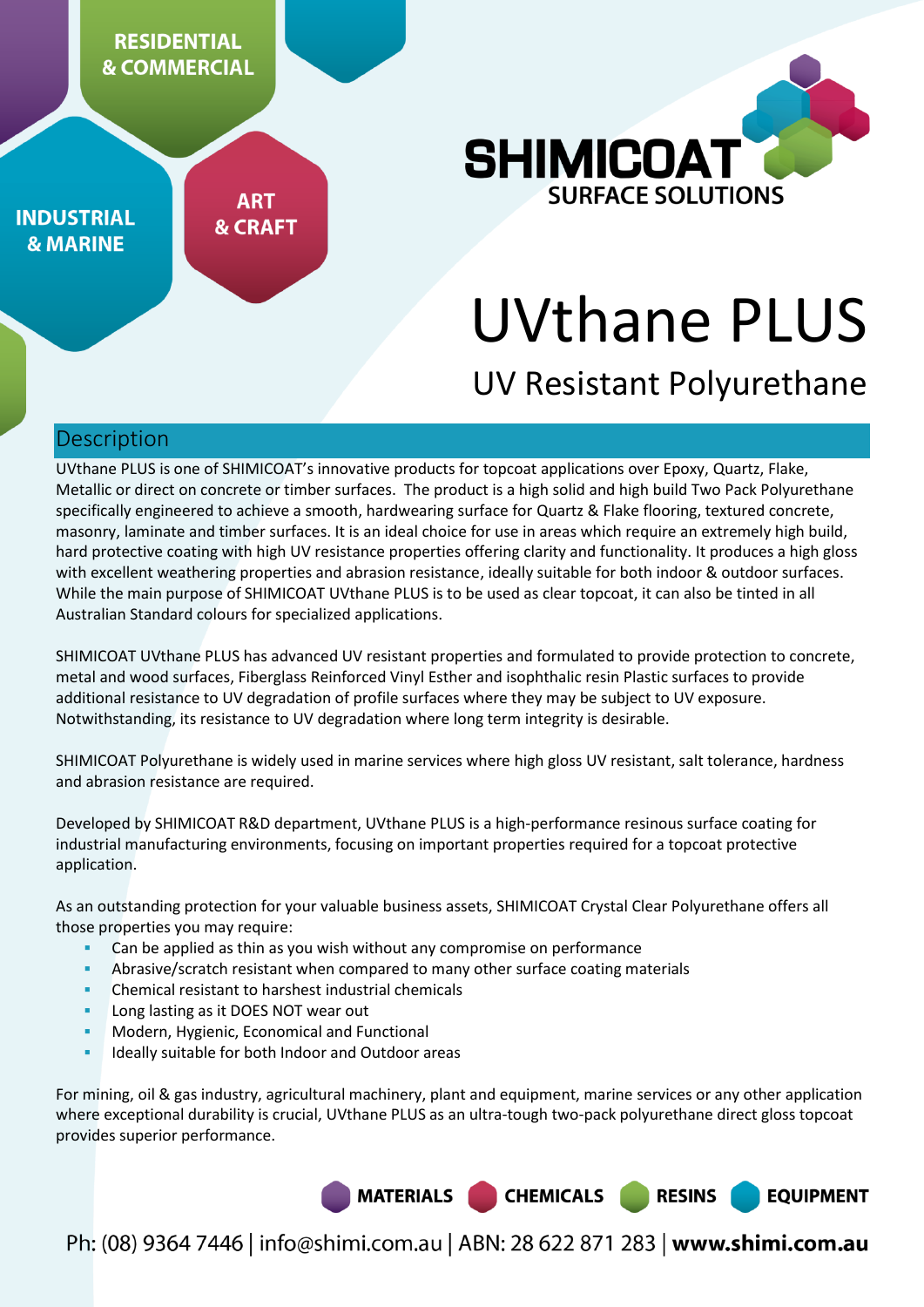

The product retains excellent gloss and colour over a long term, keeping your valuable equipment surfaces and floors looking great while enhancing the image of your business.

Direct-on application and Ideal for most surfaces:

- Grey Concrete
- Exposed Aggregate
- **Limestone**
- Decorative Concrete
- Epoxy Flake Floors topcoat
- **Tiles and all Pavers**
- Timber Surfaces

Creating a smooth impervious surface

- Metal Surfaces
- Laminate
- Polished Concrete
- Tools and Appliances
- Fiberglass Reinforced Vinyl Esther
- Plastic surfaces
- Indoor & Outdoor

## Features

UVthane PLUS is in two parts A and B that you can open and use as you need and store the rest with shelf life of over 24 months. No matter how often you open the lid, it does not react with atmospheric moisture, so integrity of the product remains intact for its shelf-life, a few selected features of UVthane PLUS are:

- Easy Application:
	- o Rolled
	- o Brushed
	- o Squeegee
- Non-Hazardous Non-Dangerous Goods technology
- **Odoules**
- **High solid, solvent-free, highly reactive two**component protective coating
- Water Clarity and high transparency
- **Impervious finish surface**
- Good weather resistance, friction resistance and compression resistance
- Hardwearing finish surface
- Bond well with good permeability into the substrate
- Excellent adhesion to substrates such as concrete, ceramic tiles, wood, metal and even glass surfaces
- $E<sub>E</sub>$  Excellent waterproof and anticorrosive properties
- **IDEALLY** suitable for waterproofing repairs on concrete and tiles indoor and outdoor
- **IDEALLY** suitable for under direct sunlight with extreme UV radiation
- Excellent mark and scuff resistance
- Excellent anti-graffiti coating
- Excellent resistance to oil and most household chemicals
- Excellent chemical resistance
- Excellent resistance to water
- Excellent resistance to alkalis and high pH conditions
- Ideal for Indoor and Outdoor
- Ready-to-use formulation without any need for dilution
- Advanced polymer technology to penetrate deep with high build properties
- Protect against waterborne contaminates
- Protect against salt ion ingress
- Protect against efflorescence, biological growth
- Produces a hard, crystal clear film
- Excellent resistance to weathering
- Long lasting and Durable
- Excellent adhesion
- Tintable in all Australian Standard Colours
- Forms a hard-wearing surface
- Very durable coating
- Good dry and through cure Easily Recoated
- Compatible with decorative and slip resistant coating materials
- Ideally suitable for both Indoor & Outdoor
- Economical

MATERIALS CHEMICALS RESINS

**EQUIPMENT**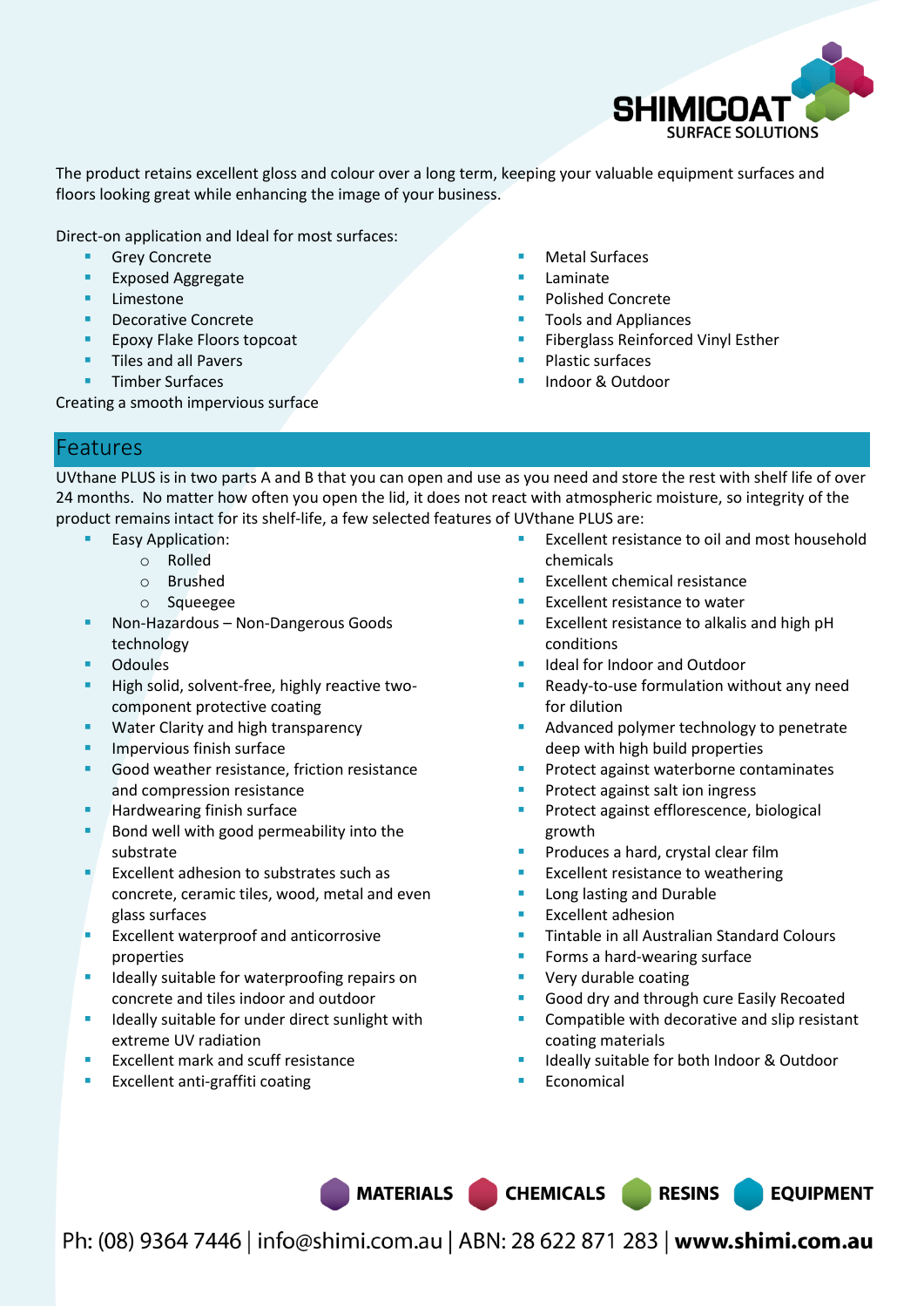

## Pack Size

| Larger kit sizes are available for special orders. | <b>NO</b> | Kit Size (Lt)     | <b>Mix Ratios</b>              |  |
|----------------------------------------------------|-----------|-------------------|--------------------------------|--|
|                                                    |           | 1.15Lt            | $3.6A:1B (0.9Lt A + 0.25Lt B)$ |  |
|                                                    |           | 2.3 <sub>kt</sub> | $3.6A:1B(1.8LtA + 0.5LtB)$     |  |
|                                                    |           | 4.6Lt             | $3.6A:1B(3.6LtA + 1LtB)$       |  |
|                                                    |           | 7Lt               | $3.6A:1B(5.5LtA + 1.5LtB)$     |  |
|                                                    |           | 15Lt              | 3.6A:1B (11.8Lt A + 3.2Lt B)   |  |
|                                                    | 6         | 23 <sub>lt</sub>  | $3.6A:1B(18LtA + 5LtB)$        |  |
|                                                    |           |                   |                                |  |

# Colour Chart

Crystal Clear Liquid A / Crystal Clear Liquid B

## Coverage

5-10sqm/Lt Per Coat / Recommended Two Coats

## Applications

Roller, Brush or Squeegee Both Penetrating and High Build Sealer Ideal for Topcoat Outdoor Applications

## Dry Time at 25°C

Touch Dry: 16 Hours (Depending on temperature, air flow and humidity) Recoat: Over Night (Min 16 Hours at 25°C) Foot Traffic: 16 Hours Heavy Traffic: 48 Hours

## Clean Up

Clean-Up with Xylene, EpoDil or AcryDil

## Preparations

Clean and dry surface. Ensure surface to be coated is free of all dirt, grease, oil, paint, curing agents and other contaminants. Removal of Oil Contamination by degreaser and alkaline cleaning pressure wash Acid-wash to enhanced surface porosity and etch the surface

Ensure moisture free surface. Allow to completely dry, run Dry Test. Place a piece of plastic over a small area, tape the edges and leave for 1 hour. Remove plastic, if there is no moisture on either surface, concrete is sufficiently dry.

 Ideally, always consider surface grinding and removal of loose materials. Grinding is always advisable prior to application of all Shimicoat Epoxy products, to maximize adhesion. For further information, please refer to SHIMICOAT Instruction for "Surface Preparations".

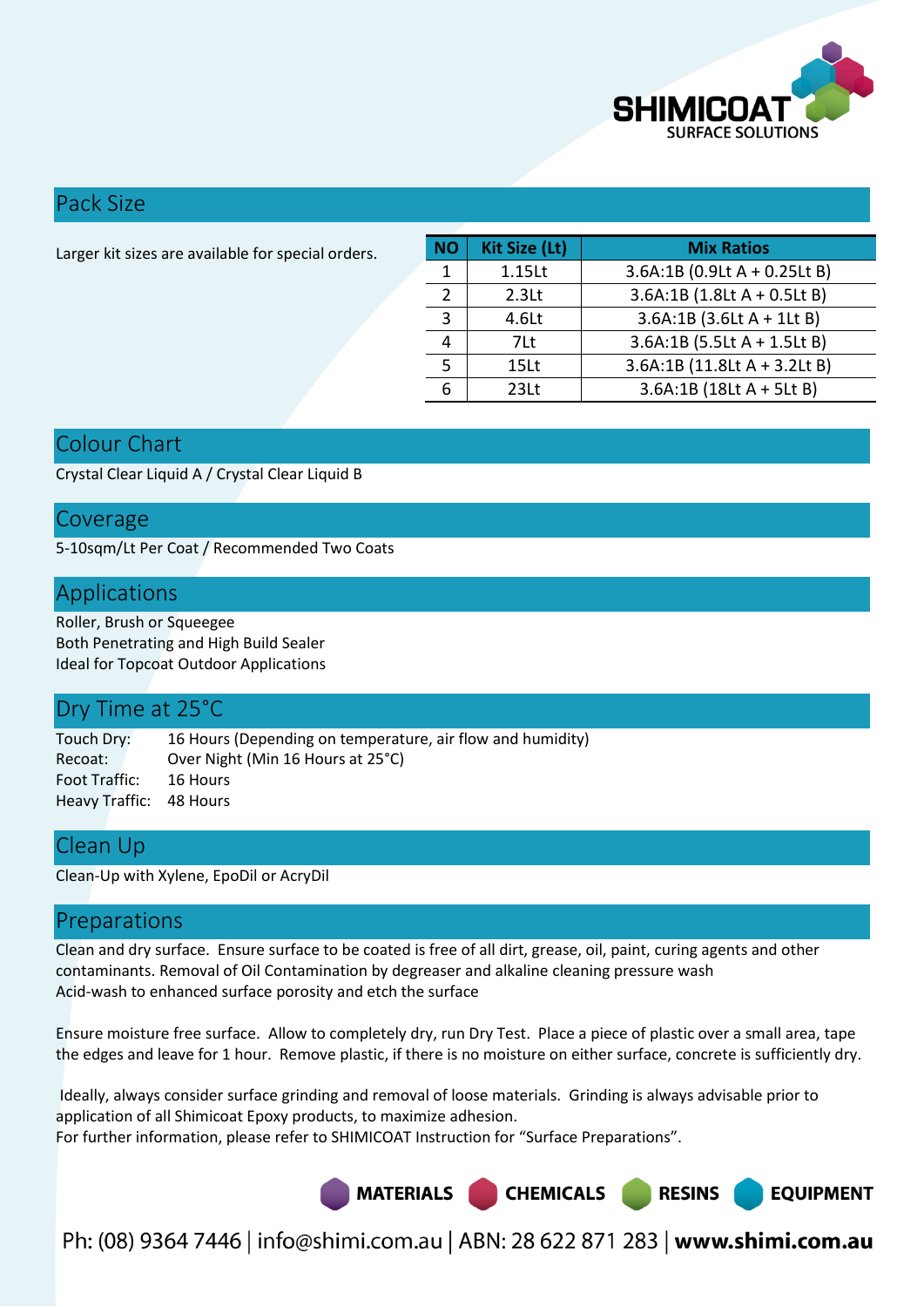

**EQUIPMENT** 

## **Specifications**

Physical Properties:

| <b>Mix Ratios</b>                       | 3.6A:1B (Volume) or 4A:1B (Weight)                |  |  |
|-----------------------------------------|---------------------------------------------------|--|--|
|                                         | For Example: 3.6Lt of A (4Kg) & 1Lt of B (1Kg)    |  |  |
| Appearance                              | Twin Pack Crystal Clear Low Viscosity liquid      |  |  |
| Solid Content (%)                       | >90% Polyurethane Polymer                         |  |  |
| <b>Relative Density (Water=1.00)</b>    | 1.1                                               |  |  |
| Pot Life (Min)                          | 45min                                             |  |  |
| <b>Thinning, Dilution Chemicals</b>     | Xylene, EpoDil or AcryDil - Up to 10% Vol         |  |  |
| <b>Solubility</b>                       | Miscible in Water - Soluble in Hydrocarbon Xylene |  |  |
| <b>Application Conditions (Temp °C)</b> | $10 - 30 °C$                                      |  |  |
| <b>Coverage Rate</b>                    | 5-10 sqm/L/Coat, Needs Two Coats                  |  |  |

# Epoxy *vs* Polyurethane

SHIMICOAT is the manufacturer and supplier of a wide range of Epoxy products for various applications and different desired performance results. Epoxies most important desirable properties:

- *Super strong bonding to a well-prepared concrete surface*, creating a well-adhered system base that will allow subsequent build and topcoats. A complete coating system is only as good as its initial bond to the concrete substrate.
- *High Build Up/ High Thickness epoxy application of 10mm or more*, ideal for basecoat. High Build Up/ High Thickness epoxy application of 10mm or more by self-levelling allows the coating to chemically bond to the epoxy primer, and is thick enough to your desire to self-level and fill minor concrete blemishes and hairline cracks. Depending on the desired performance requirements and condition of the concrete, more build coat applications may be installed by PourOn method. Upon curing, the epoxy build-coats provide a hard, durable surface.
- *Easy Installation & High Performance upon curing*, the epoxy coats provide a hard, durable surface with good impact resistance
- *Resilient, impact resistant, somewhat flexible and hard:* Ideal for high traffic floor,
- *Cost Effective* when compared to many other industrial flooring solutions

The two major drawbacks with Epoxy products are:

- Sensitive to UV radiation of sunlight and they tend to amber or yellow over time, so non suitable for outside applications, under direct sun or UV radiation
- Epoxies are not as abrasion and chemical-resistant as polyurethanes, they are more susceptible to scratch and marks

Polyurethane, Polyurea or Polyaspartic is relatively new coating and becoming the latest favorite for installers as an alternative to epoxy for topcoat applications. SHIMICOAT offers UVthane PLUS as a Crystal-Clear Topcoat with UV resistant properties and ideally suitable for outdoor application surfaces. UVthane PLUS is a coating system to protect your floors from stains, chemicals, wear and tear, oils, and damage and UV radiation.

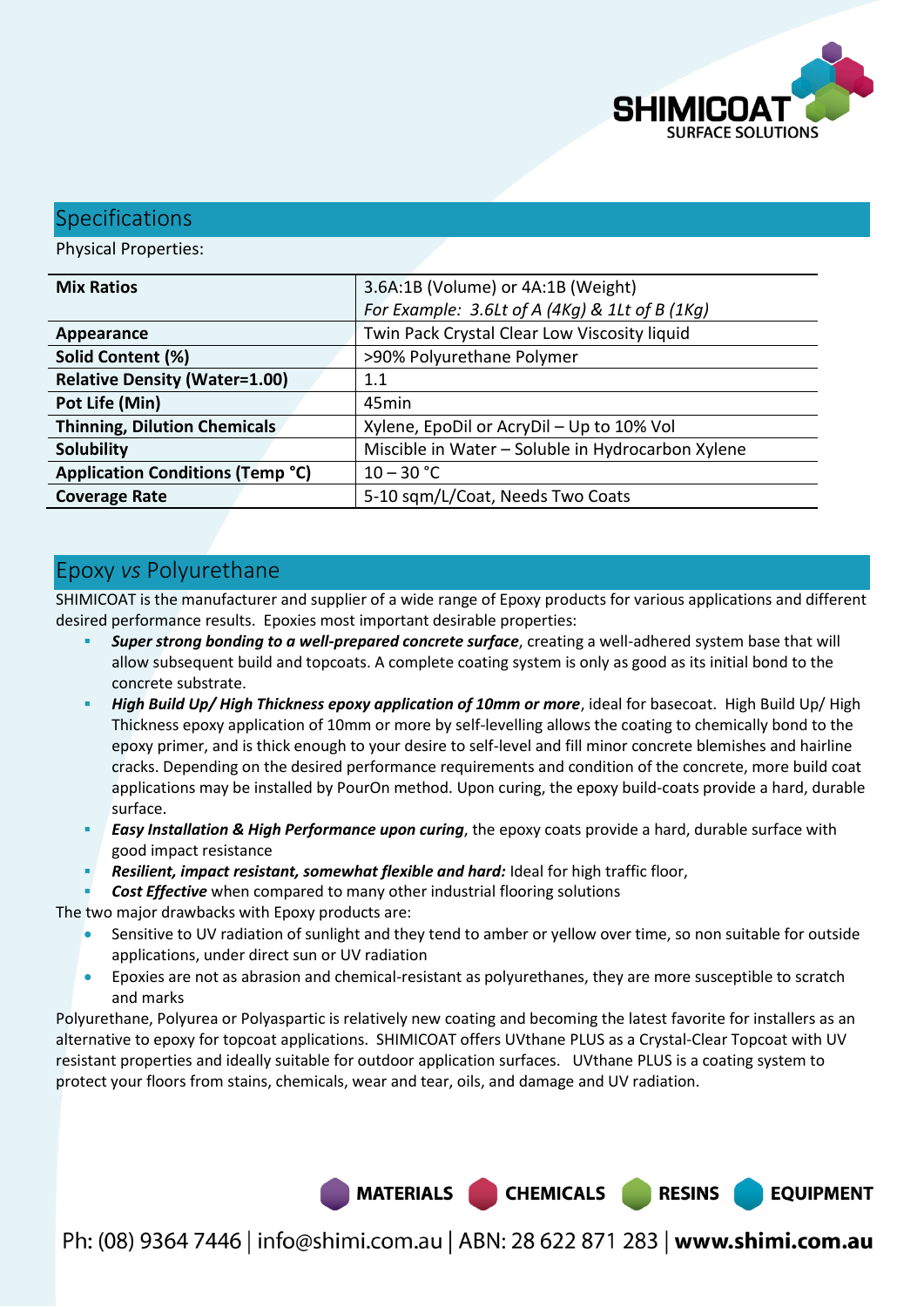

| Coating                                                  | Pros                                                                                                                                                                                                                                                                                                                                        | Cons                                                         |
|----------------------------------------------------------|---------------------------------------------------------------------------------------------------------------------------------------------------------------------------------------------------------------------------------------------------------------------------------------------------------------------------------------------|--------------------------------------------------------------|
| Epoxy                                                    | Epoxy coatings can be applied in various degrees of thickness.<br>Epoxy bonds extremely well to well-prepared concrete surface.<br>$\blacksquare$<br>Perfect as basecoat and old concrete resurfacing.<br>٠<br>Epoxy can be applied as thick as you wish.<br>$\blacksquare$<br>Ideally suitable for high impact and heavy machineries.<br>٠ | Epoxy yellow when<br>exposed to<br>sunlight UV<br>radiation. |
| Polyurethane<br><b>UVthane OR</b><br><b>UVthane PLUS</b> | Polyurethane is more flexible than Epoxy.<br>٠<br>Polyurethane has better abrasion resistant properties.<br>٠<br>Polyurethane is an ideal choice for topcoat applications.<br>٠<br>UVthane PLUS is UV stable, ideal for Outdoors<br>٠                                                                                                       | More expensive<br>than Epoxy                                 |

#### **What's the Best Choice?**

Epoxy as basecoat and Polyurethane as topcoat. This flooring system provide you with ideal Epoxy foundation with strong bonding ability to substrate and Ultra Clear Polyurethane (UVthane) topcoat which is highly chemical resistant and UV radiation tolerant.

SHIMICOAT recommend Epoxy applications for basecoat and those areas out of direct sunlight and UVthane PLUS for all topcoat applications.

## Direction

SHIMICOAT Polyurethane can be applied directly on surface or over other epoxy and decorative materials such as Quartz, Flakes or Glitters.

## SHIMI Quartz:

Remove excessive Quartz, cleanup, vacuum, broom or blow out loose Quartz. Ensure the floor has been uniformly prepared and all lose materials vacuumed or removed from the surface.

Apply using a suitable roller or spread with a squeegee then level by back-rolling in both Criss-Cross directions. One coat of SHIMICOAT Crystal Clear Polyurethane (UVthane or UVthane PLUS) is enough for topcoat and two coats are ideal.

The second coat must be applied within 16 hours of the 1st coat being applied. Sanding may be required, if there is a between-coat interval gap of over 72hours.

## Flake Flooring:

Ensure flaked floor has been uniformly scraped and all lose flakes vacuumed or removed from the surface. Apply using a suitable roller or spread with a squeegee then level by back-rolling in both Criss-Cross directions. One coat of SHIMICOAT Crystal Clear Polyurethane (UVthane or UVthane PLUS) is enough for topcoat and two coats are ideal. The second coat must be applied within 16 hours of the 1st coat being applied. Sanding may be required, if there is a between-coat interval gap of over 72hours.

## Direct on Concrete:

Over new concrete, ensure concrete is sufficiently cured (recommended minimum 28 days), with moisture content of less than 5%. Skim grinding of the surface may be required to remove surface materials such as concrete sealer, paint, algae, mildew, mould, oil, grease and loosely bonded concrete. If grinding is unavailable, we recommend acid wash followed by pressure cleaning. Allow to thoroughly dry before coating.

Please refer to the following SHIMICOAT Procedures for further details:

- Surface Preparation Procedure
- Concrete Moisture Test
- Concrete Acid Wash

Ph: (08) 9364 7446 | info@shimi.com.au | ABN: 28 622 871 283 | www.shimi.com.au

MATERIALS CHEMICALS RESINS

**EQUIPMENT**